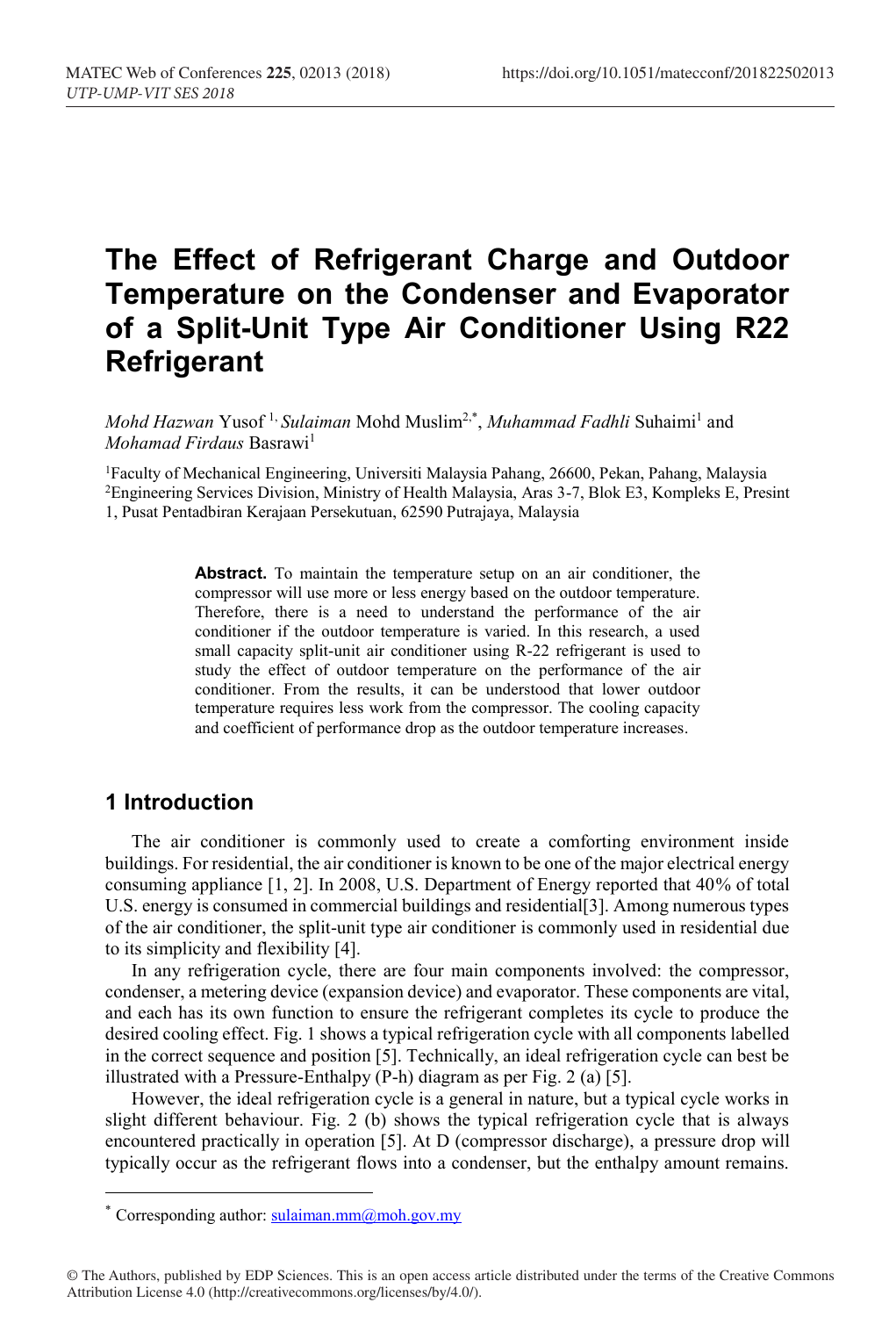The enthalpy in the superheated gas is removed as in D' to E. In E, the refrigerant reaches saturated vapour point and begins to change from pure vapour into liquid and reach pure saturated liquid at A, releasing heat and enthalpy to outdoor along the process. The saturated liquid will further be releasing its enthalpy and further subcooled turns into pure liquid (A to A'). While, the line D' to A, actually is not as straight as in the diagram due to the occurrence of pressure drop as the refrigerant flows into the condensing coil as well as the loss in temperature because of dissipation of heat.

In an ideal cycle, the refrigerant enters the compressor in the saturated vapour state. However, in a typical system, it is normal that the refrigerant leaves the evaporator coil in 'slightly' superheated to ensure no liquid enters the compressor to avoid damage to the component. Another significant pressure drop occurs from C' to S' as the refrigerant flows through the suction line into the compressor, without any change in enthalpy. Similar in D' to A, the B' to C' line is also not straight in actual due to the pressure drop through the evaporator coils, but the losses are considered small.



**Fig. 1.** Schematic diagram of air conditioning system [5].



**Fig. 2.** Pressure-Enthalpy (P-h) diagram of: (a) an ideal refrigeration cycle, (b) a typical refrigeration cycle [5].

Generally, the sub-cooling definition is the difference between the saturation temperature  $(T<sub>s</sub>)$  corresponding to the pressure on the condenser exit and the refrigerant temperature, as shown in Eq. (1). Here, *Ts* is the saturation temperature of the refrigerant, and *T<sub>cond</sub>* is the temperature of the refrigerant exiting the condenser.

$$
Subcool = T_s - T_{cond} [^{\circ}C]
$$
 (1)

Superheat is defined as the difference between the saturation temperature (*Ts*) corresponding to the pressure on the evaporator exit and the evaporating temperature, as shown in Eq. (2). Here,  $T_{eva}$  is the temperature of the refrigerant exiting the evaporator. Superheat value is crucial to assure that the refrigerant is utterly changed to vapour state.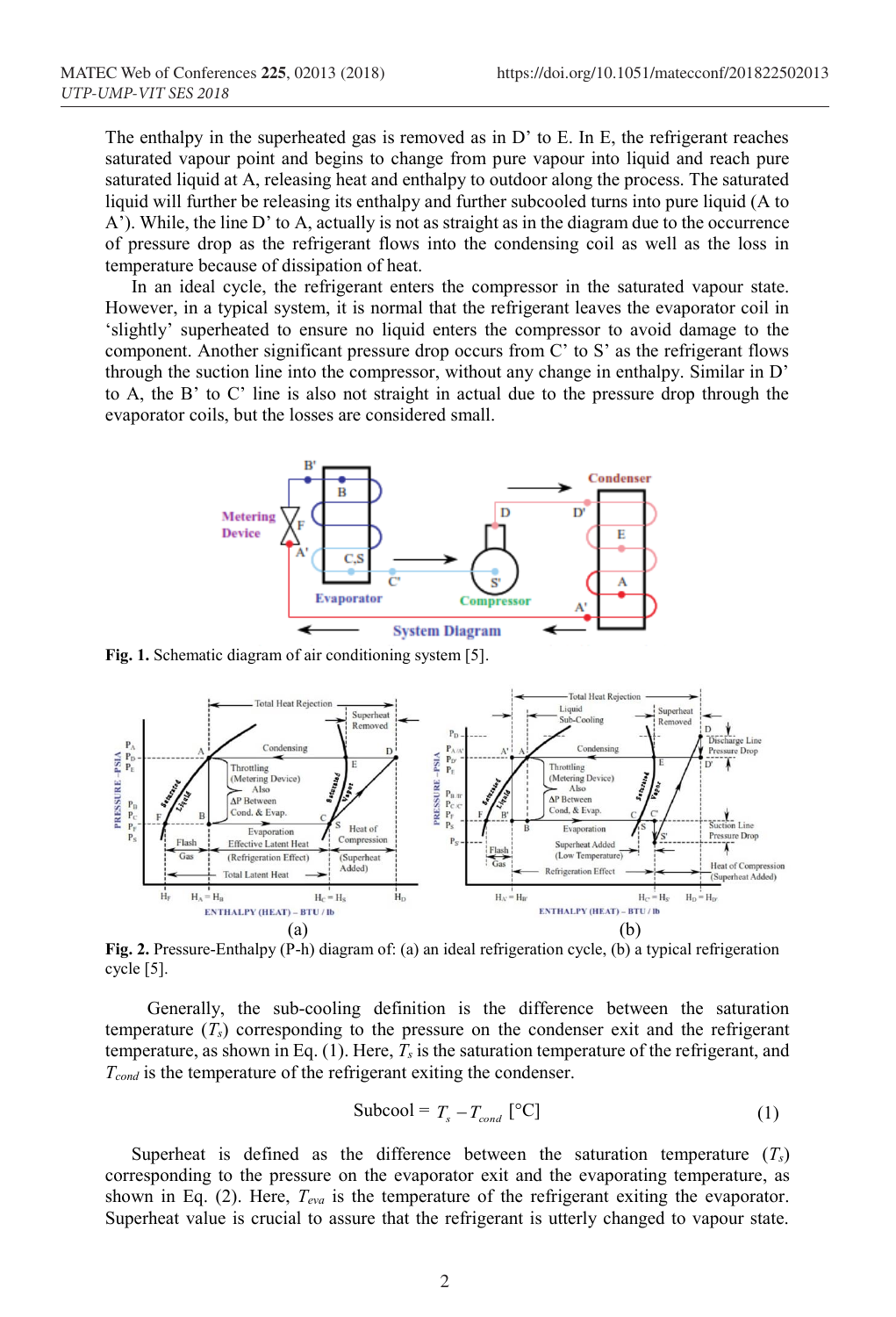Otherwise, the existence of liquid would damage the compressor. Therefore, the superheat value must be above 0°C.

$$
Superheat = T_{\text{eva}} - T_s \, [^{\circ}C]
$$
 (2)

As mentioned above, the refrigerant that leaves the evaporator and enters the compressor must be in saturated vapour or superheated vapour state. Hence, it is important to clarify the effect of refrigerant charge and outdoor temperature on the condenser and evaporator. In this research, the refrigerant charge will be varied from 80% to 120%, while the outdoor temperature will be varied from 30°C to 36°C.

#### **2 Methodology**

An experiment setup consists of a split-unit air conditioner, and appropriate measurement tools to measure temperature and pressure was designed and fabricated to clarify the superheat and subcool. Fig. 3 shows the schematic diagram of the experimental setup.

The Air-Conditioning & Refrigeration Institute (ARI) Standard 210/240 has to be applied in any performance testing of unitary air-conditioning equipment [6]. All the tests conducted must be in accordance with the test methods and procedures as described in the standard so that the standard ratings can be verified. However, this study could not be performed to the ARI 210/240 standard due to limitations of this research equipment setup. Therefore, the manufacturer's data sheet is not comparable to the results of this study. However, the results would show a similar trend and able to provide information on the performance of the spiltunit air conditioner. In this research, the blower fan was set at the lowest setting to provide more stable air flow, and the air-conditioner was set to 26°C.

In this research, the experiment work utilised a standard 1.5 HP, 3.81 kW cooling (13,000 Btu/hr) rated used split-unit type air conditioner (2012 model). The working refrigerant gas for this unit is an R-22 refrigerant. The setup included sensors in specific locations to measure parameters such as dry-bulb and wet-bulb temperatures, refrigerant pressure (low and high), pipeline temperatures, air flow rate, as well as electrical power input.

To simulate the effect of different outdoor temperature, the temperature on condensing unit was be varied by using three-stage coil heaters with 1.5 kW power input to achieve specific outdoor temperature (see Fig. 4). Ductwork was attached at the unit's outlet with the dimension of  $0.635 \times 0.084$  m cross section to measure the air flow rate of the indoor unit. A modification was done by installing a port for manifold gauge attachment for the purpose of high-pressure side's reading.

The refrigerant charge and outdoor temperature were varied from 80% to 120%, and 30°C to 36°C, respectively.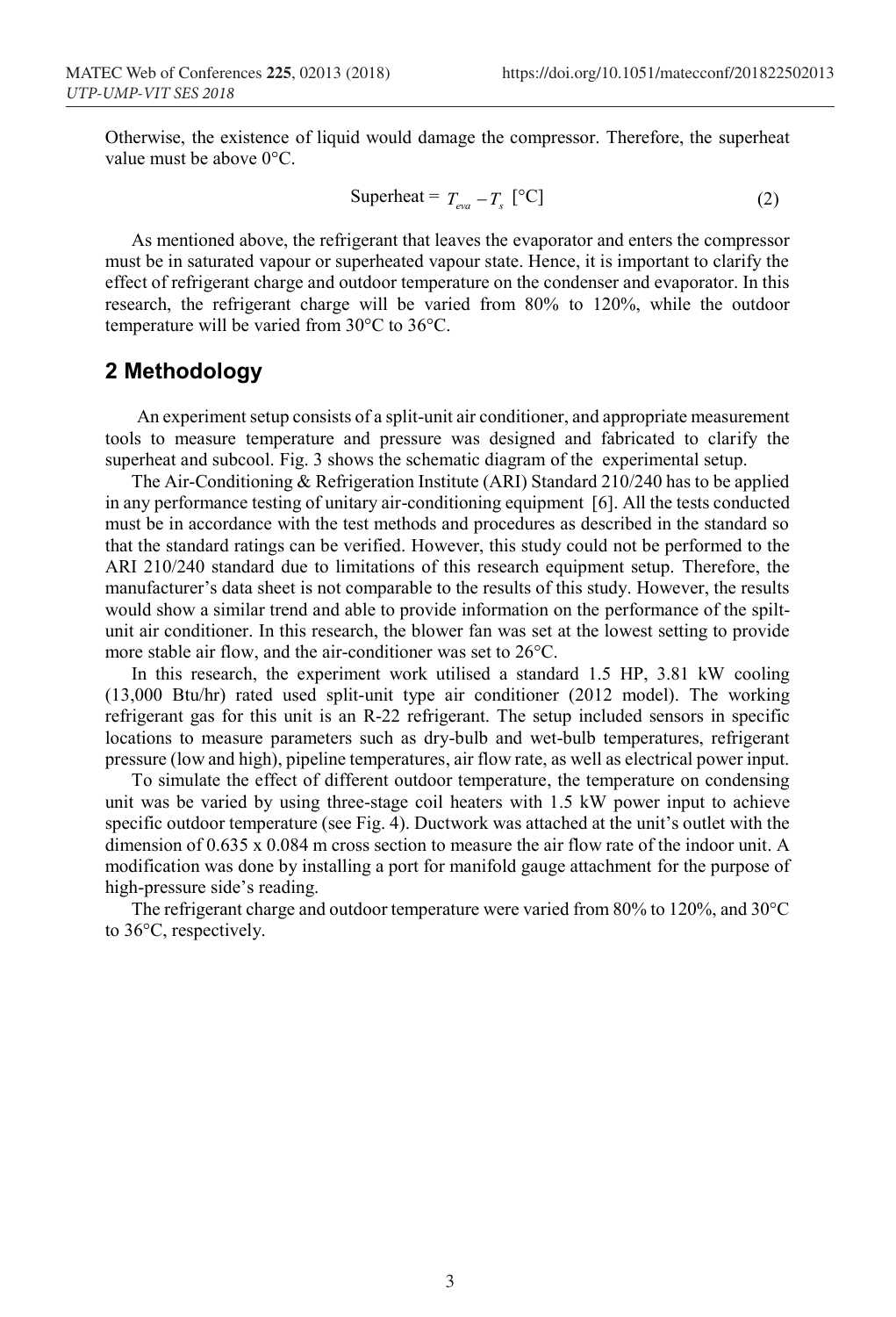

**Fig. 3.** Schematic diagram of the experiment setup.



**Fig. 4.** Three stages of coil heater installed in the outdoor unit's ductwork.

# **3 Results and discussions**

Fig. 5 and 6 show the results of superheat as a function of refrigerant charge and outdoor temperature, respectively. As can be seen from these figures, the level of superheat showed a decreasing trend with the increase of refrigerant charge. The superheat levels in this work were highest at 80% charged (18.1 to 19.0°C). The lowest superheat recorded were at 120% charged (1.5 to 2.3°C). As mentioned in Chapter 2.5, superheat is defined as the difference between the saturation temperature  $(T<sub>S</sub>)$  corresponding to the pressure on the evaporator exit and the evaporating temperature. In this work, evaporating temperature is the pipeline temperature measured after the evaporator coil before entering the compressor.

Superheat level was highest at 80% charge. The level then dropped with the increase of refrigerant charge, recording the lowest value at 120% charge. At a lower refrigerant charge, the superheat level was high because the evaporator was starved of refrigerant. All the refrigerant has evaporated early and completely changed to vapour state long before reaching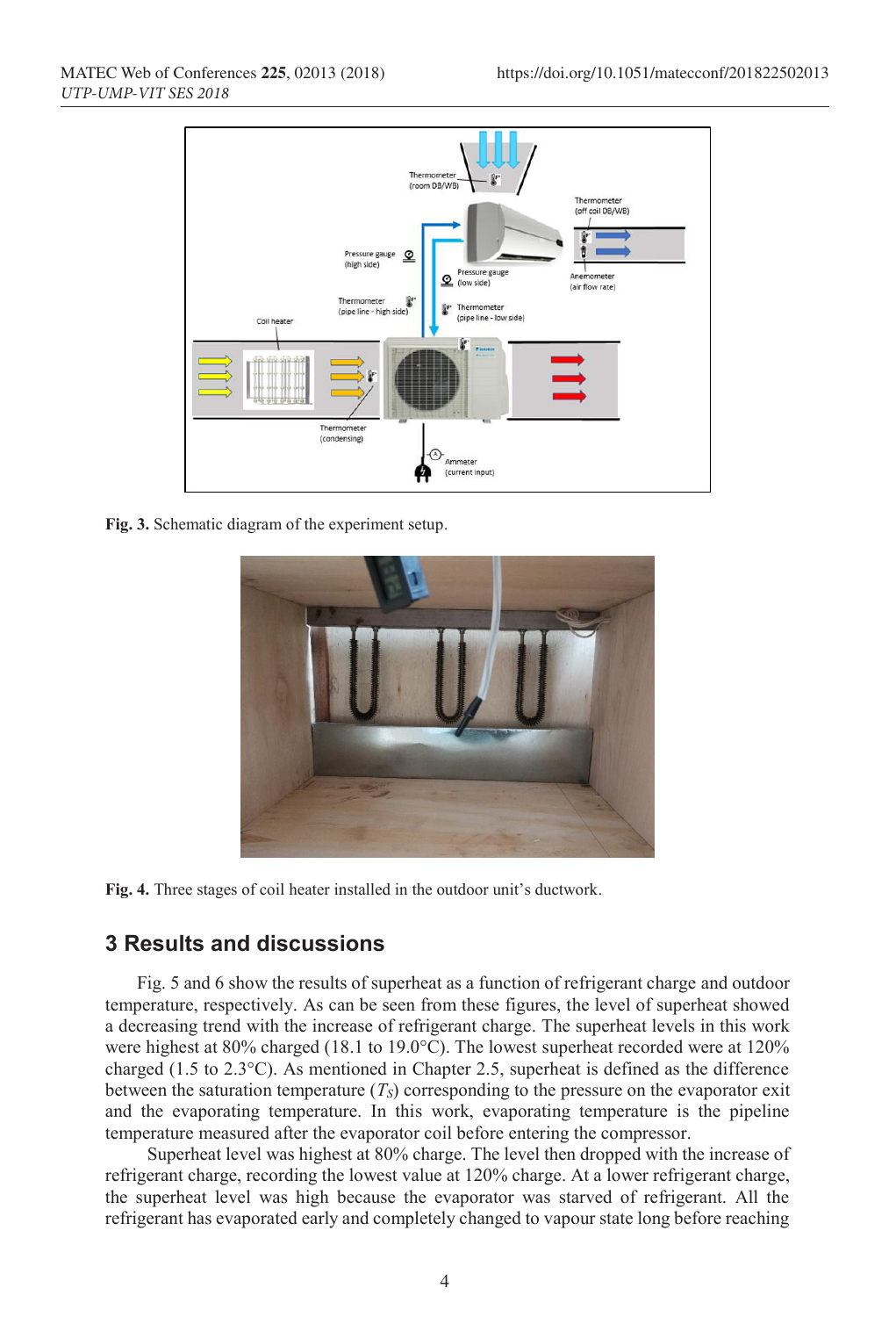the middle part of the evaporator coil. Then the refrigerant continued to superheat and gain temperature, causing the high level of superheat. This condition would cause a loss in the system's capacity. Meanwhile, at a higher refrigerant charge, there was an increase of the refrigerant mass flow rate. The superheat level was getting low because of an excess of refrigerant, overfeed the evaporator. The refrigerant fully evaporated at the end of the evaporator coil and therefore gain only minimal temperature, causing the low level of superheat. The refrigerant must fully transform to vapour prior to entering the compressor to prevent refrigerant flood back to the compressor and damaging the component.



**Fig. 5.** Superheat, *Teva – Ts* as a function of refrigerant charge.



**Fig. 6.** Superheat, *Teva – Ts* as a function of outdoor temperature.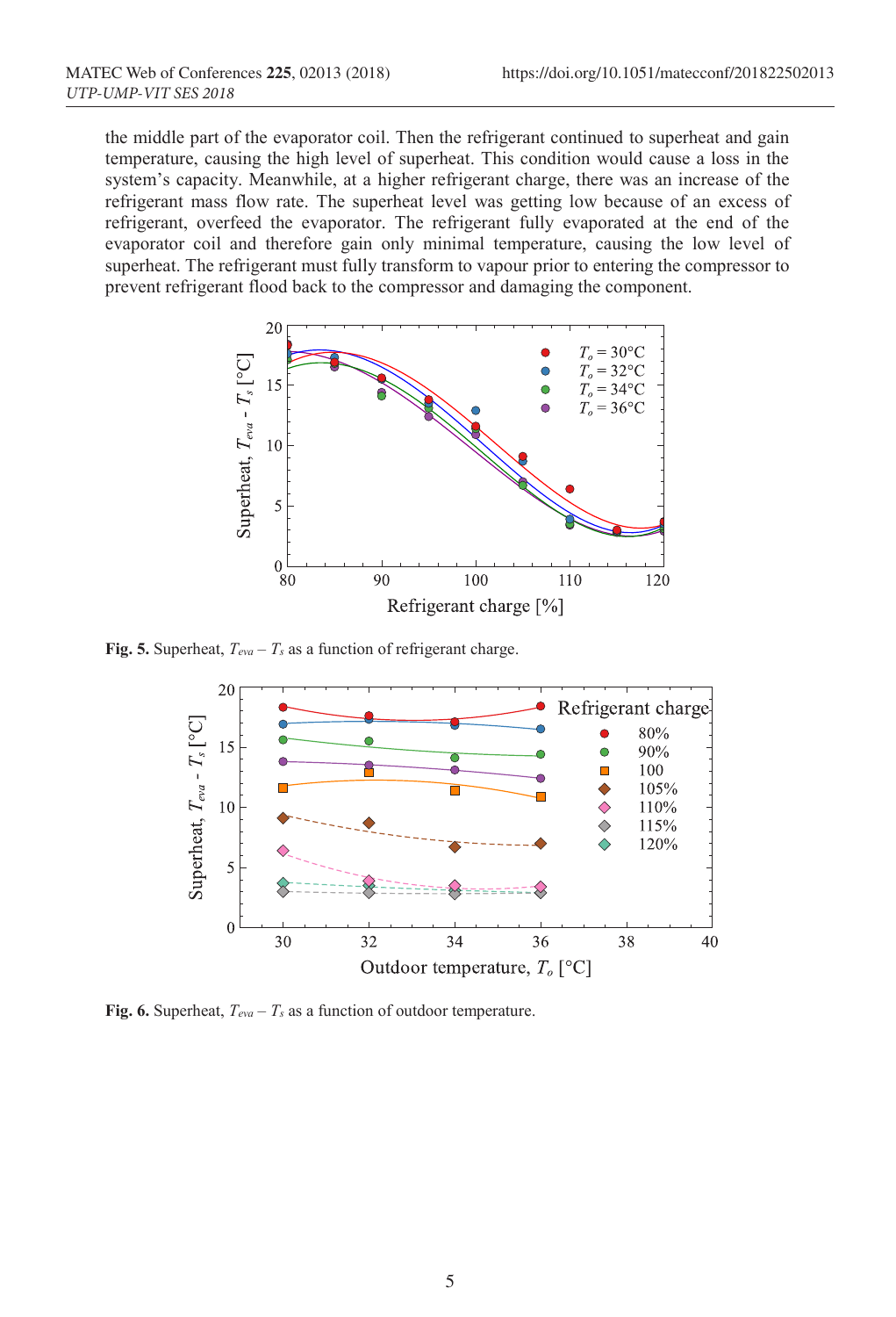The results of subcooling as a function of refrigerant charge and outdoor temperature are shown in Fig. 7 and 8, respectively. From these figures, it is clear that the value of subcooling increased with the increase of refrigerant charge. As mentioned in section 1, subcooling is defined as the difference between the saturation temperature  $(T<sub>S</sub>)$  corresponding to the pressure on the condenser exit and the refrigerant temperature. In this work, condensing temperature is the pipeline temperature measured after the condenser coil just before entering the expansion valve.

The subcool level was lowest at 80% charge (5.9°C). Then the value increased with the increase of refrigerant charge and recorded the highest value of 14.9°C at 120% charge. At a lower refrigerant charge, the low subcooling was due to the low amount of refrigerant spend so little time in the condenser, and the condenser did not receive enough refrigerant vapour to condense to liquid. Meanwhile, at a higher refrigerant charge, the subcooling was high due to excess of refrigerant accumulated in the condenser. The refrigerant remained longer in the condenser and continued to lose temperature and therefore increasing the subcooling.



**Fig. 7.** Subcool, *Ts - Tcond* as a function refrigerant charge.



**Fig. 8.** Subcool, *Ts - Tcond* as a function outdoor temperature.